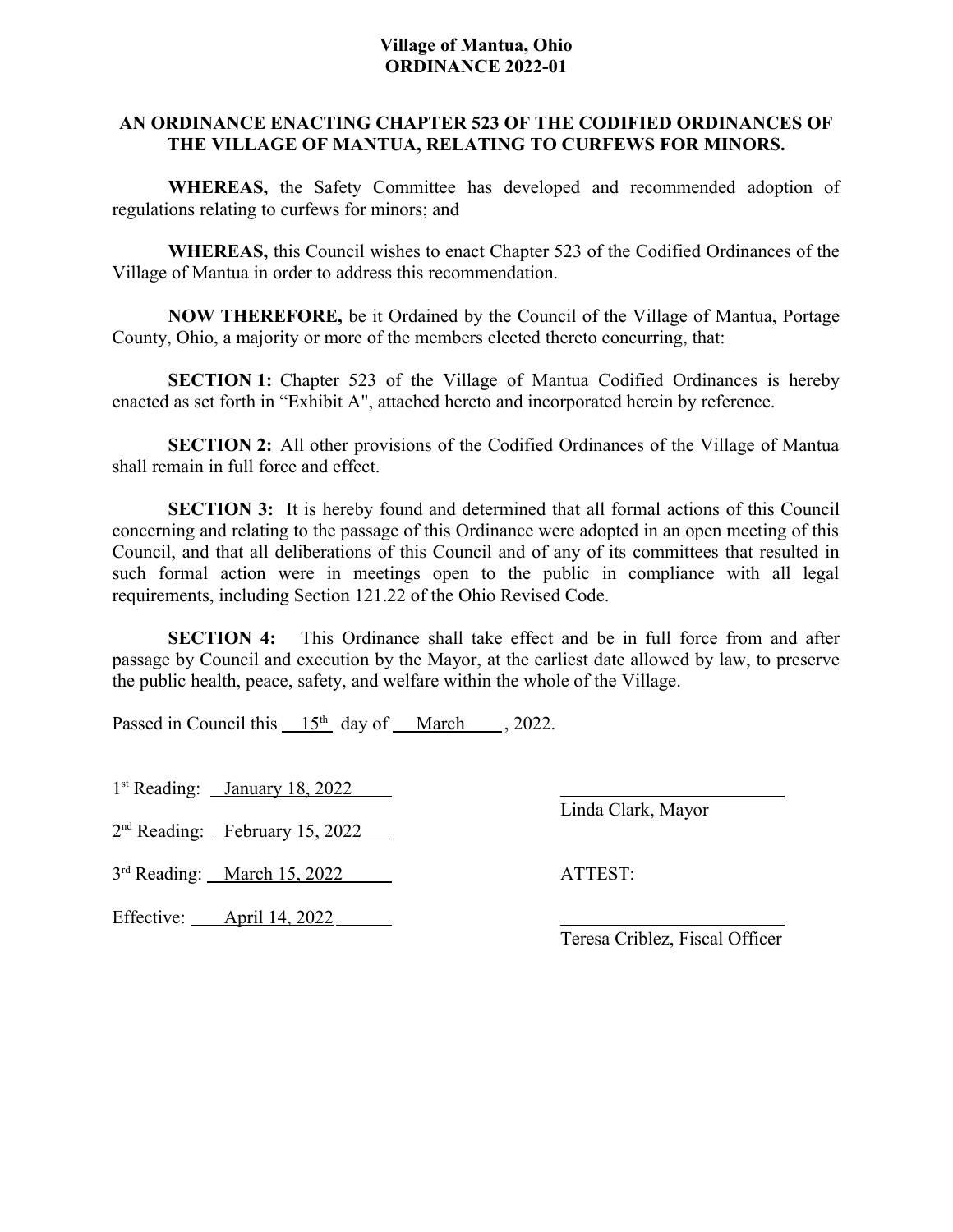# **Village of Mantua, Ohio ORDINANCE 2022-01**

I hereby certify the above Ordinance was posted at the five (5) public notice locations in the Village of Mantua, Ohio on the day of March, 2022.

Approved as to Legal Form:

Teresa Criblez, Fiscal Officer

Michele Stuck, Solicitor